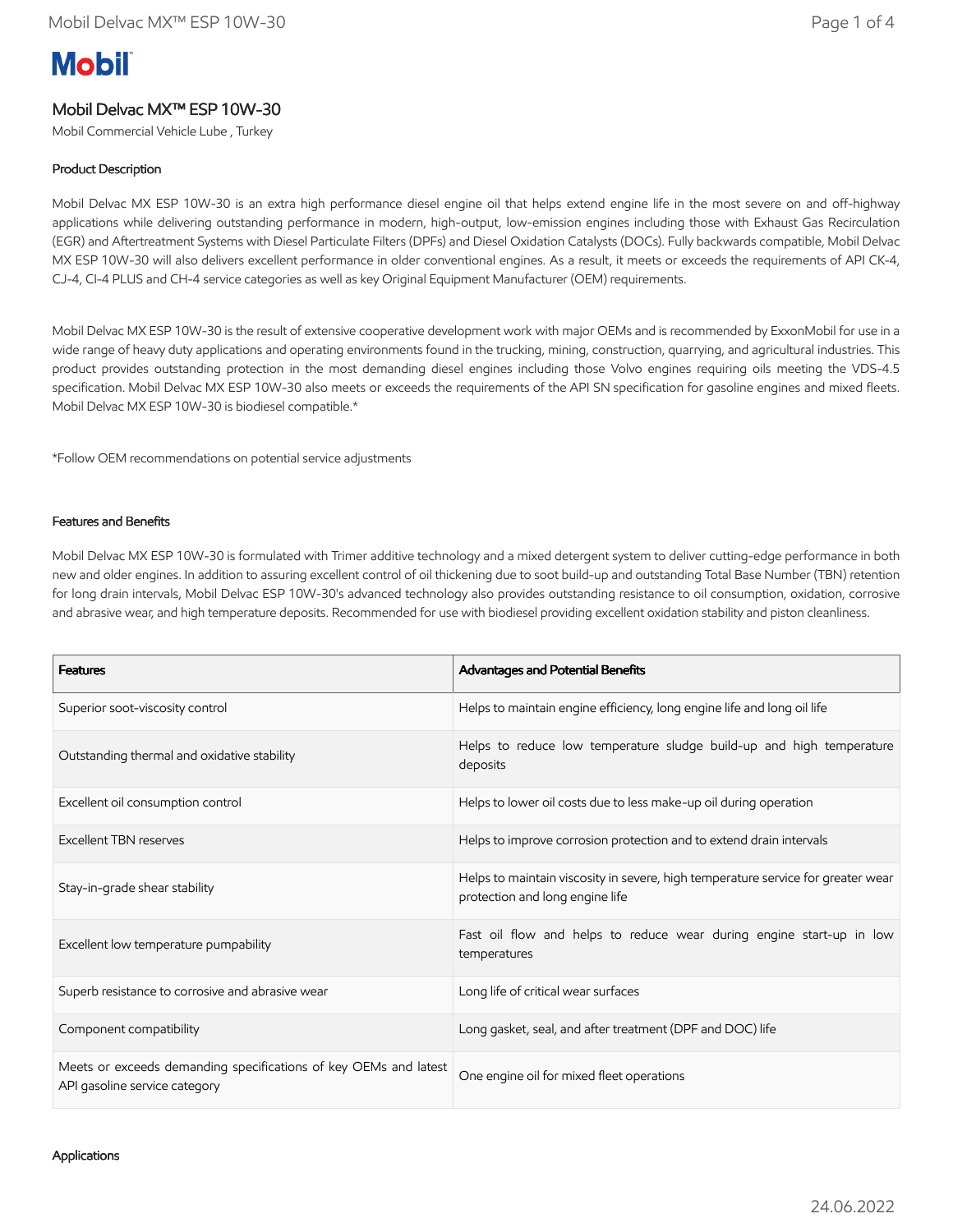## Mobil Delvac MX™ ESP 10W-30 Page 2 of 4

Recommended by ExxonMobil for use in:

 • The latest low-emissions, high performance diesel applications equipped with aftertreatment systems using Diesel Particulate Filter (DPF) and Diesel Oxidation Catalyst (DOC) technologies.

 • High-performance diesel applications including turbo-charged designs featuring EGR Technology and diesel applications using older, naturally aspirated conventional designs.

- On-highway heavy-duty trucking and off-highway including: construction, mining, quarrying, and agriculture.
- On-highway applications operating in both high speed/high load and short haul pick-up/delivery.
- Off-highway applications operating in severe low speed/heavy load conditions.
- High performance gasoline engines and mixed fleet operations.
- Diesel-powered equipment from American, European and Japanese OEMs

## Specifications and Approvals

#### This product has the following builder approvals:

Detroit Detroit Fluids Specification 93K222

Detroit Fluids Specification 93K218

MACK EOS-4.5

MAN M 3575

RENAULT TRUCKS RLD-3

VOLVO VDS-4.5

| This product is recommended for use in applications requiring: |
|----------------------------------------------------------------|
| API CG-4                                                       |
| API CF                                                         |

| This product meets or exceeds the requirements of the following industry and builder specifications: |  |
|------------------------------------------------------------------------------------------------------|--|
| API CK-4                                                                                             |  |
| APICJ-4                                                                                              |  |
| API CI-4 PLUS                                                                                        |  |
| API CI-4                                                                                             |  |
| API CH-4                                                                                             |  |
| <b>APISN</b>                                                                                         |  |
| API SM                                                                                               |  |
| <b>CATERPILLAR ECF-3</b>                                                                             |  |
| Cummins CES 20086                                                                                    |  |
| ISUZU DEO (w/ DPD Equipped Vehicles)                                                                 |  |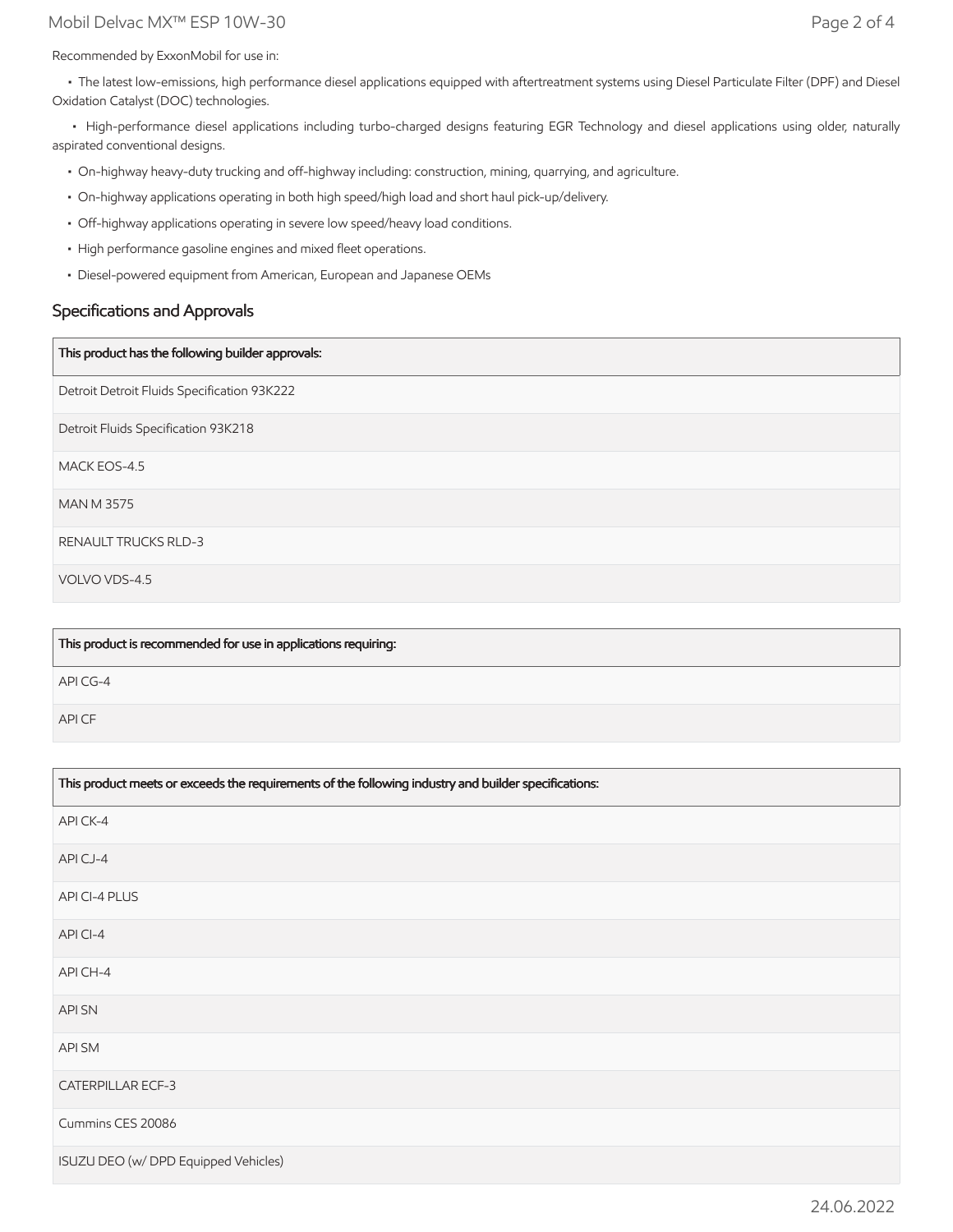## This product meets or exceeds the requirements of the following industry and builder specifications:

JASO DH-2

| This product meets or exceeds the requirements of: |  |
|----------------------------------------------------|--|
| ACEA E7                                            |  |
| ACEA E9                                            |  |

## Properties and Specifications

| Property                                      |            |
|-----------------------------------------------|------------|
| Grade                                         | SAE 10W-30 |
| Ash, Sulfated, mass%, ASTM D874               | 0.9        |
| Density @ 15 C, kg/l, ASTM D4052              | 0.867      |
| Flash Point, Cleveland Open Cup, °C, ASTM D92 | 218        |
| Kinematic Viscosity @ 100 C, mm2/s, ASTM D445 | 12         |
| Kinematic Viscosity @ 40 C, mm2/s, ASTM D445  | 82         |
| Pour Point, °C, ASTM D97                      | $-33$      |
| Total Base Number, mgKOH/g, ASTM D2896        | 9.6        |
| Viscosity Index, ASTM D2270                   | 140        |

# Health and safety

Health and Safety recommendations for this product can be found on the Material Safety Data Sheet (MSDS) @ [http://www.msds.exxonmobil.com](http://www.msds.exxonmobil.com/psims/psims.aspx) /psims/psims.aspx

All trademarks used herein are trademarks or registered trademarks of Exxon Mobil Corporation or one of its subsidiaries unless indicated otherwise.

10-2021

Mobil Oil Türk A.S.

Pakpen Plaza Halk Sokak No: 40-44 34734 Kozyatagi Istanbul

You can always contact our Technical Help Desk engineers on Mobil lubricants and services related questions: [https://www.mobiloil.com.tr/tr-tr](https://www.mobiloil.com.tr/tr-tr/contact-us) /contact-us

## Tel: +90 850 390 4939

#### [http://www.mobiloil.com.tr](http://www.mobiloil.com.tr/)

Typical Properties are typical of those obtained with normal production tolerance and do not constitute a specification. Variations that do not affect product performance are to be expected during normal manufacture and at different blending locations. The information contained herein is subject to change without notice. All products may not be available locally. For more information, contact your local ExxonMobil contact or visit [www.exxonmobil.com](http://www.exxonmobil.com/)

ExxonMobil is comprised of numerous affiliates and subsidiaries, many with names that include Esso, Mobil, or ExxonMobil. Nothing in this document is intended to override or supersede the corporate separateness of local entities. Responsibility for local action and accountability remains with the local ExxonMobil-affiliate entities.